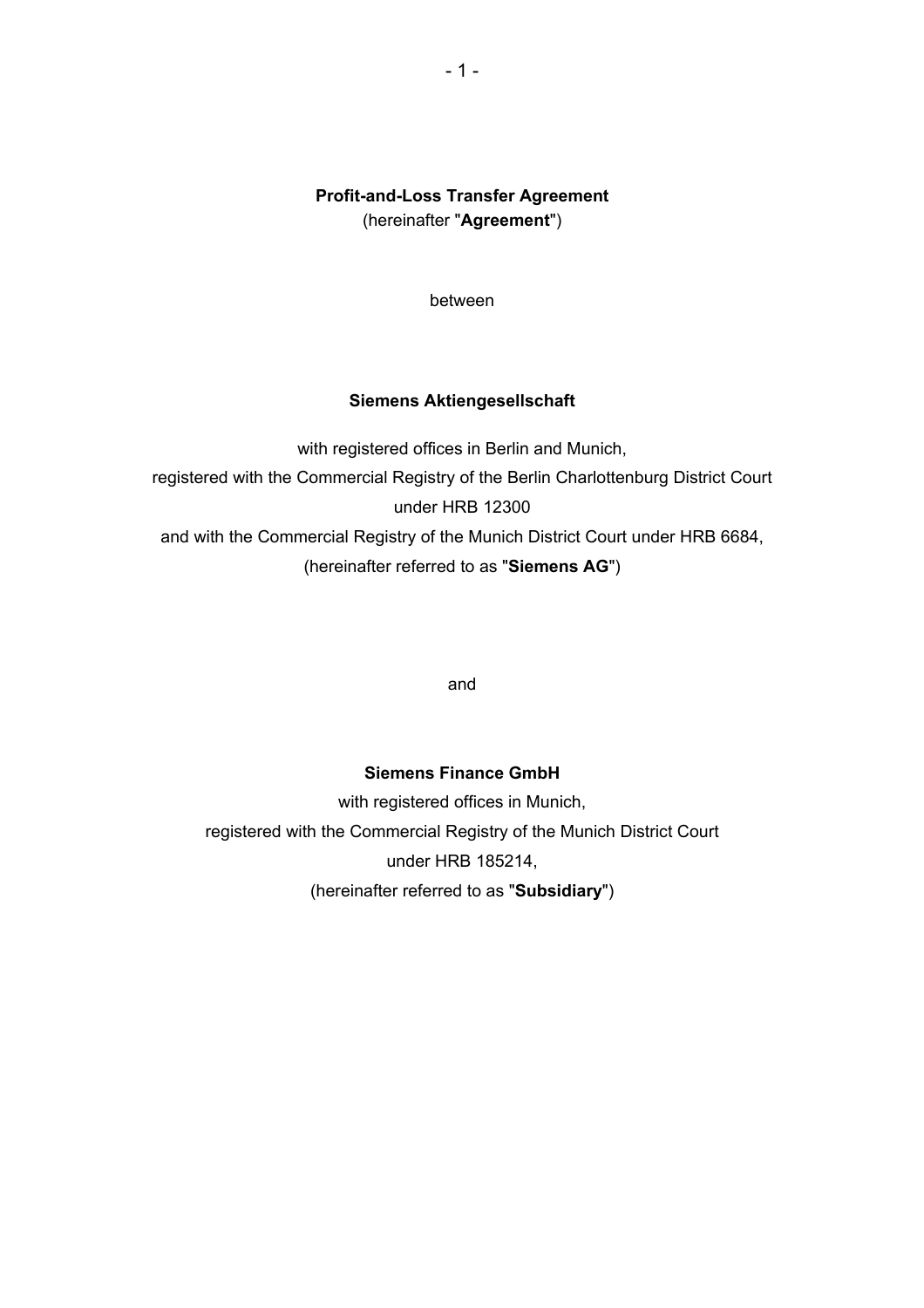### **Preamble**

Siemens AG is the sole shareholder of the Subsidiary. The Subsidiary has applied to the German Federal Financial Supervisory Authority (BaFin) for a license to conduct banking transactions. Once the license is granted, it is planned that the Subsidiary will be renamed "Siemens Bank GmbH".

### **Article 1 - Transfer of profits**

- 1.1 The Subsidiary undertakes to transfer its entire profits to Siemens AG. Besides and with precedence over the provisions of Articles 1.2 and 1.3 of the Agreement, § 301 of the German Stock Corporation Act (AktG), in its *mutatis mutandis* application and as amended from time to time, shall be used to determine the transferable amount.
- 1.2 With the consent of Siemens AG, the Subsidiary may appropriate amounts from the annual net income to other retained earnings pursuant to § 272 (3) of the German Commercial Code (HGB) provided that this is permitted under commercial law and economically justified based on reasonable business judgment.
- 1.3 Upon request by Siemens AG, amounts appropriated to other retained earnings pursuant to § 272 (3) of the German Commercial Code (HGB) during the term of the Agreement shall be released and used to compensate an annual net loss or be transferred as profits. The transfer of additional paid-in capital and retained earnings existing prior to the date of the Agreement shall be excluded.
- 1.4 The entitlement to the transfer of profits shall arise at the end of the Subsidiary's fiscal year and shall be fulfilled taking that date as value date.

#### **Article 2 - Assumption of losses**

2.1 Siemens AG undertakes, pursuant to § 302 (1) of the German Stock Corporation Act (AktG), in its *mutatis mutandis* application and as amended from time to time, to compensate any annual net loss of the Subsidiary that is otherwise incurred during the term of the Agreement, unless such loss is compensated by release of any amounts from the Subsidiary's other retained earnings appropriated during the term of the Agreement. In all other respects, § 302 of the German Stock Corporation Act (AktG), as amended from time to time, shall also apply *mutatis mutandis*.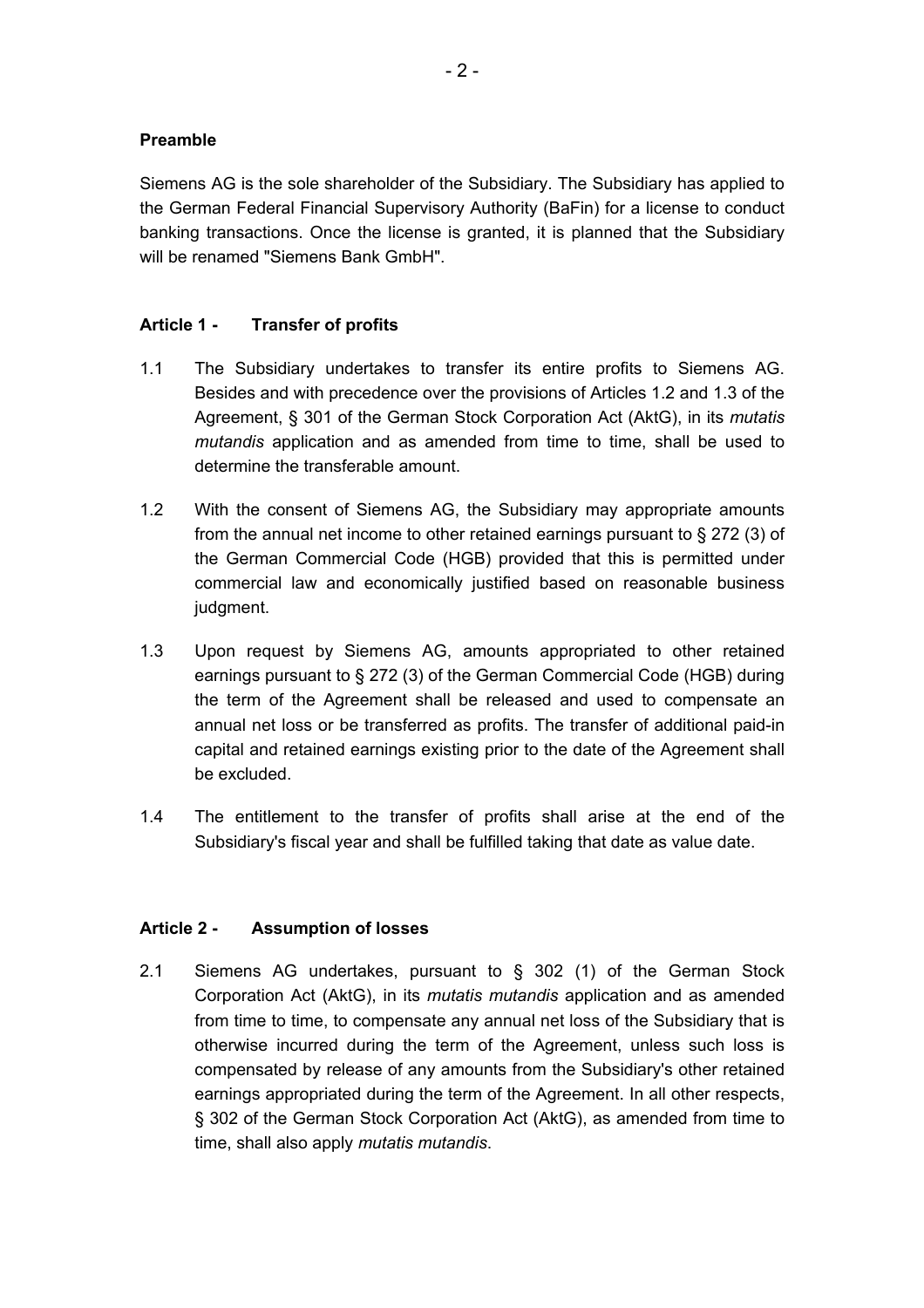2.2 The entitlement to have compensated any annual net loss that is otherwise incurred shall arise at the end of the Subsidiary's fiscal year and shall be fulfilled taking that date as value date.

### **Article 3 - Effectiveness and term**

- 3.1 To be effective under German civil law, the Agreement requires the approval of the Annual Shareholders' Meeting of Siemens AG and the General Meeting *(Gesellschafterversammlung)* of the Subsidiary.
- 3.2 The Agreement becomes effective upon registration in the Commercial Registry at the domicile of the Subsidiary and shall apply retroactively as of the beginning of the Subsidiary's fiscal year in which the Agreement becomes effective by registration in the Commercial Registry at the domicile of the Subsidiary.
- 3.3 Unless terminated earlier on mandatory legal grounds, the Agreement has a fixed term of five (5) years as from the beginning of the Subsidiary's fiscal year in which the Agreement becomes effective by registration in the Commercial Registry at the domicile of the Subsidiary. Thereafter, the Agreement shall be automatically renewed for successive one (1) year terms unless terminated by either party upon three (3) months' notice prior to the end of the Subsidiary's fiscal year. Notice of termination shall be given in writing.
- 3.4 The right of either party to terminate the Agreement for good cause without observing a notice period shall remain unaffected. Good cause shall be deemed to particularly include cases of insolvency, intentional or grossly negligent violation of the Agreement, fraud or other unlawful measures by a party, and loss of the majority of the capital stock or voting rights in the Subsidiary by Siemens AG.

# **Article 4 - Final provisions**

- 4.1 The interpretation of individual provisions of the Agreement shall be subject to § 14 and § 17 of the German Corporation Tax Act (KStG), as amended from time to time.
- 4.2 Should any provision of the Agreement be or become ineffective or unenforceable in whole or in part or should the Agreement contain a gap, this shall not affect the validity of the remaining provisions of the Agreement. In place of the ineffective or unenforceable provision, the parties shall agree on